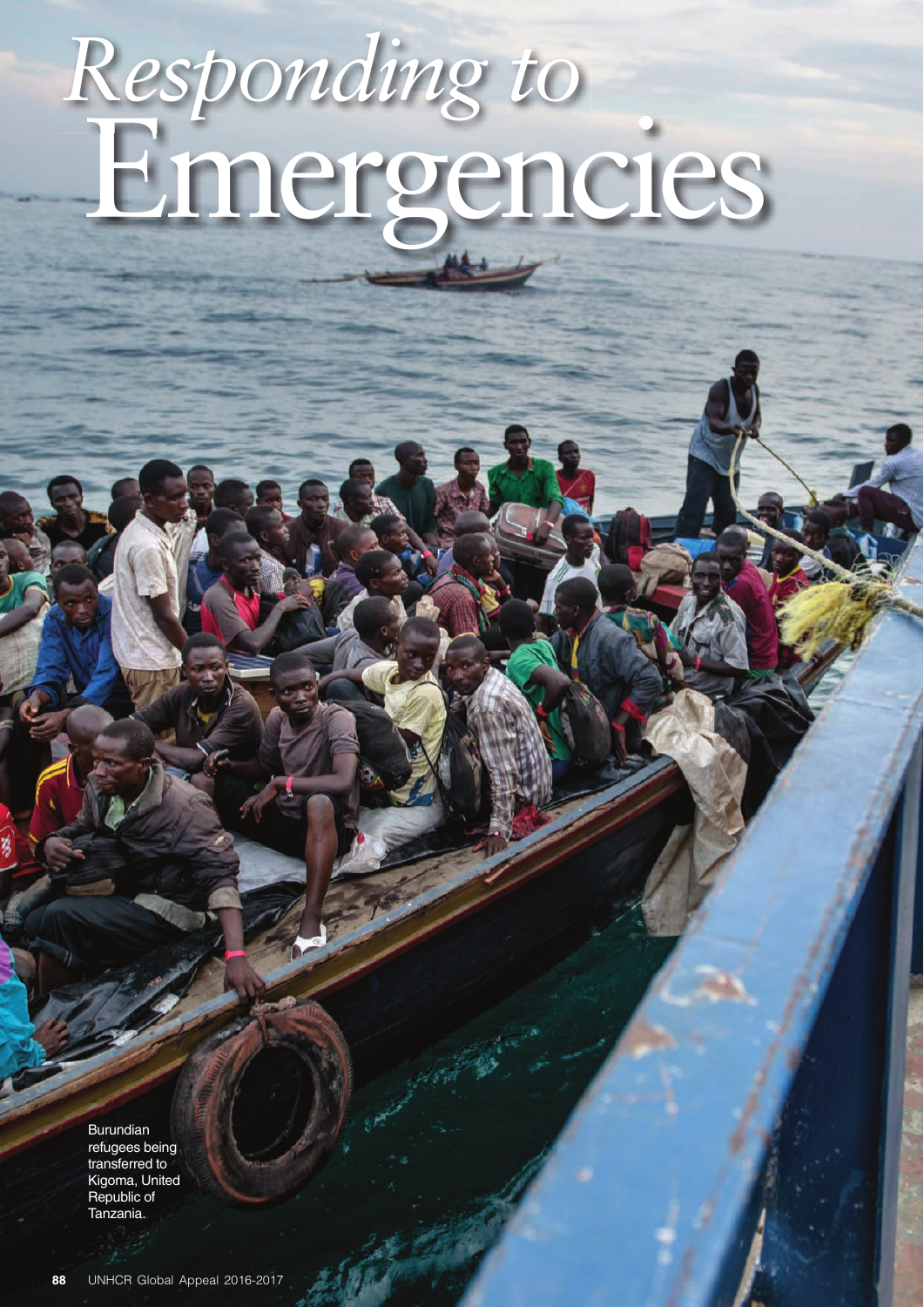

**Figure 15 III States III States III States III States III States III States III States III States III States III States III States III States III States III States III States III States III States III States III States II ifteen new conflicts**  have broken out or **reignited in the past five years, and the numbers – conflicts that have lasted**  for over five vears – are also **growing.** 

**People fleeing conflict or persecution and their family members are**  often forced to leave with only the few necessities they can carry, **embarking on long and arduous**  journeys in search of safety.

**Together with its partners, UNHCR mobilizes its networks of**  experts in emergency response **and essential supplies to provide life-saving protection and** assistance to people of concern. At the onset of an emergency, **UNHCR's priority is to initiate** the delivery of core relief items from its global stockpiles, which are pre-positioned in readiness for delivery to up to 600,000 **people within 72 hours.**  $\bullet \bullet \bullet$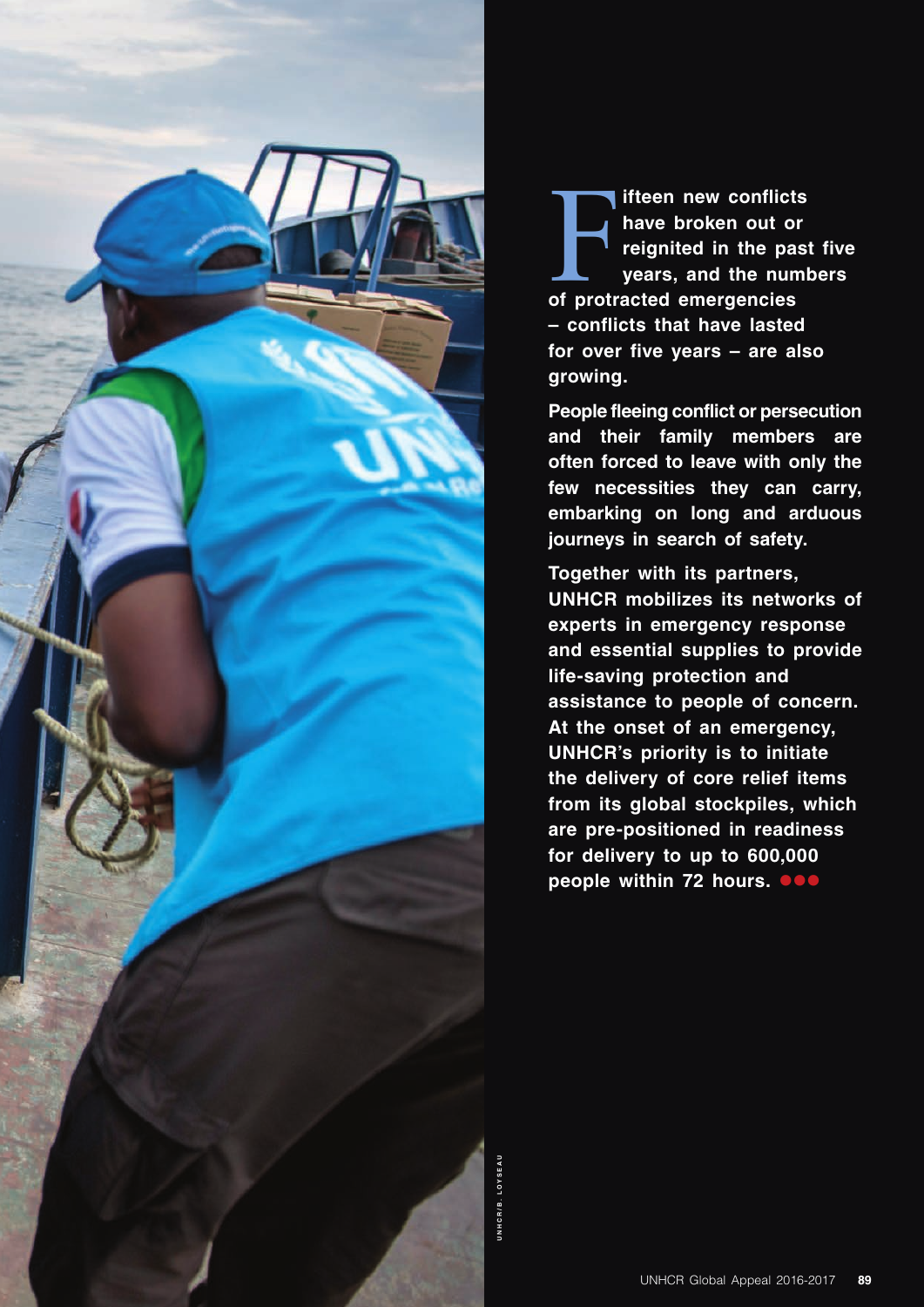## º UNHCR's Emergency Handbook

France 1982, UNHCR's<br>
Emergency Handbook<br>
provided a comprehen<br>
toolkit to support the<br>
implementation of agil<br>
effective and community-based ince 1982, UNHCR's Emergency Handbook has provided a comprehensive toolkit to support the implementation of agile, responses in emergency settings. The fourth edition of the Handbook, which was launched in 2015, is digitalized (available at https://emergency.unhcr.org) and

will be updated on an ongoing basis.

It will become even more accessible in 2016 with the development of both an offline version and a mobile version for smartphone and tablet devices.

The contents and format of the Emergency Handbook are designed to provide flexible and adaptable guidance in evolving humanitarian emergency operations and coordination arrangements. It draws on the shared expertise

> and knowledge of partners and UNHCR staff. The topics covered include: preparedness and emergency deployment; age, gender and diversity considerations; child protection and community-based protection in emergencies; and leadership, coordination and delivery in refugee settings. This handbook also provides guidance on ensuring staff well-being in emergencies and on security risk management for both emergency responders and people of concern.



Working with partners

Ongoing refugee emerg

Improving readiness to respond to simultaneous emergencies

n 2015, UNHCR responded to<br>
five new or ongoing system-wic<br>
Level 3 emergencies (in the Cen<br>
African Republic, Iraq, South<br>
Sudan, the Syrian Arab Republic, n 2015, UNHCR responded to five new or ongoing system-wide, Level 3 emergencies (in the Central African Republic, Iraq, South and Yemen), and activated internal emergency response measures to the situations in Burundi and Nigeria, as well as for countries affected by the refugee crisis in Europe, including Croatia, Greece, Hungary, Serbia,

and the former Yugoslav Republic of Macedonia.

Several of the current complex emergencies are likely to continue into 2016 and beyond, and, as always, new situations may arise. UNHCR's emergency response will accordingly continue to be strengthened in 2016 and 2017, including through a three-year strategic preparedness plan of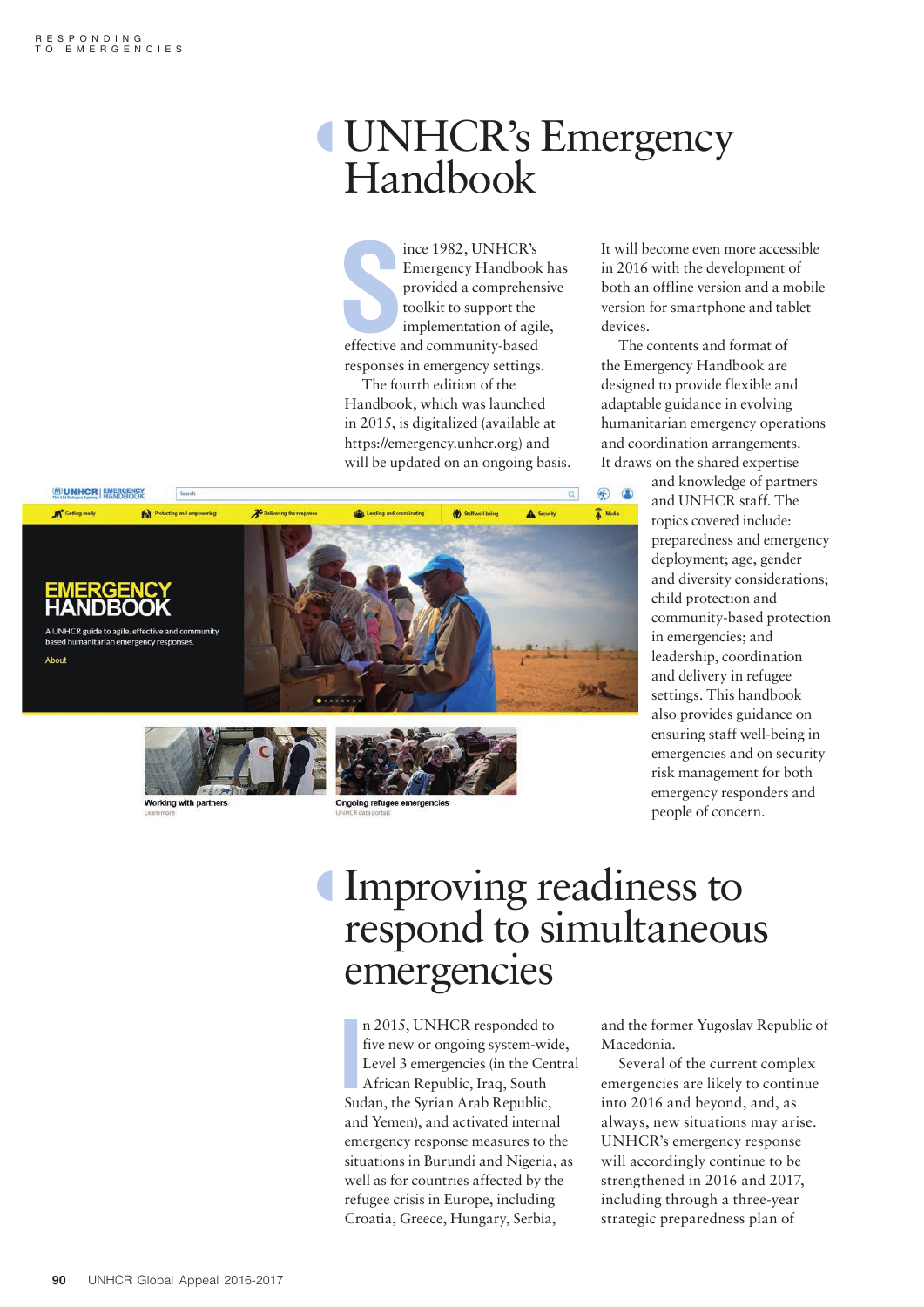action to provide planning support to UNHCR operations in countries where capacity is limited, and where the risk of an emergency developing is assessed to be high.

The Office will also seek to increase emergency preparedness through the development of a range of tools, including the preparedness package for refugee emergencies and the high alert list for emergency preparedness, which will assist UNHCR to define its preparedness priorities in at-risk operations. Operations will be further supported through the provision of practical and up-to-date guidance on security issues, as well as monitoring of security risk mitigation strategies and critical incident management assistance.

Having the right staff in the right place is crucial for a timely and effective emergency response. UNHCR will continue to take measures to strengthen the leadership, coordination, delivery and accountability to people of concern of its emergency response. When an emergency is declared, UNHCR emergency standby teams, including senior staff, are deployed within 72 hours to manage and coordinate the response, and to address the most urgent needs of those displaced. Teams are supported by the deployment of security staff and other specialists, and are led by staff from the Senior Corporate Emergency Roster, as well as staff who have participated in the Senior Emergency Learning Programme. A new training programme on leadership of emergency preparedness and response for Representatives has been developed further to enhance the organization's operational capacity.

UNHCR and partner rosters remain essential tools in ensuring the deployment of staff with protection and technical expertise to emergencies. One hundred and sixty staff participate

annually in the workshop on emergency management (WEM), which prepares participants psychologically and practically for deployment through emergency simulations. Given the anticipated need for emergency teams and experts in 2016, the organization will expand its internal rosters for technical staff, including in the areas of shelter, supply, registration, information management, and human resources management.

The Office will also strengthen its global supply network to ensure the timely delivery of core relief items to the forcibly displaced, including blankets, mattresses, tents, kitchen sets and plastic sheets. UNHCR's global stockpiles consist of relief items pre-positioned in warehouses in Accra, Amman, Copenhagen, Douala, Dubai, Isaka and Nairobi. This will be complemented by the introduction of regional warehouses to ensure emergency supplies are available closest to the areas where needs have been assessed as most likely to arise. In 2016 and 2017, UNHCR will also enhance its supply tracking systems, work to reduce shipping costs, and strengthen local sourcing strategies for key items to reduce delivery times where possible.

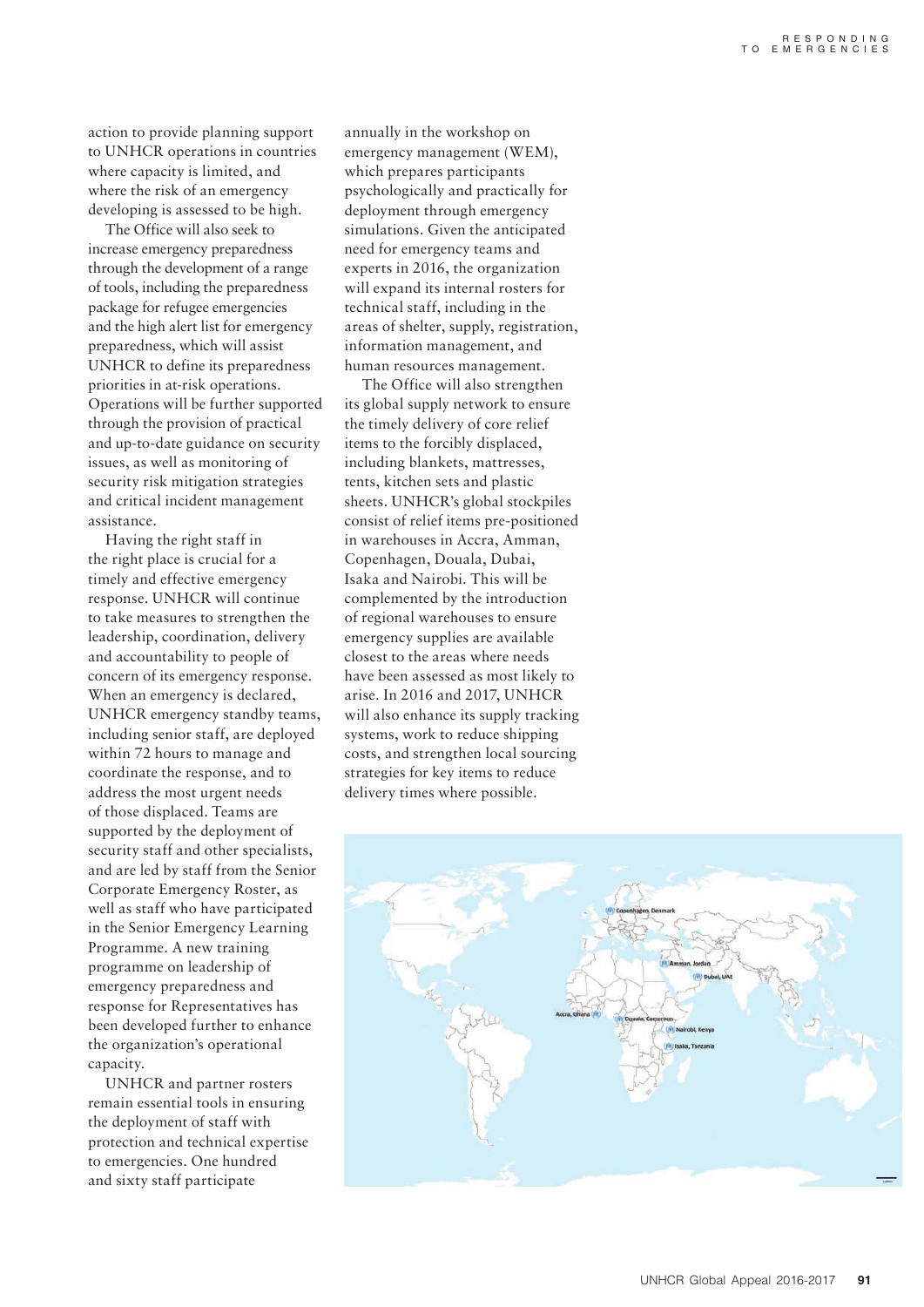## º Innovation in communicating with communities

NHCR has long-stand<br>expertise and a strong<br>commitment to ensuri<br>that the rights, capacit<br>and aspirations of refu<br>and other people of concern are NHCR has long-standing expertise and a strong commitment to ensuring that the rights, capacities and aspirations of refugees at the centre of its operations. In emergencies, this requires the rapid establishment of effective two-way communication mechanisms to allow dialogue with communities, with a view to providing refugees and affected communities with the information they need in order to make informed decisions about their lives. This dialogue, which also informs UNHCR about the range of protection risks affecting people of concern, their needs and priorities, is a central element of UNHCR's community-based protection approach and a core component of all emergency operations.

Communicating effectively with all affected populations requires a range of approaches. Through its "Emergency Lab", UNHCR is constantly seeking new means of fostering this communication. The Lab in 2016-17 will continue to pioneer methodologies across and beyond the humanitarian sector, including through the development of practical guidance, resources and tools, using digital and information technology, and by documenting good practices. UNHCR will also continue to strengthen mobile communication in emergencies and design innovative approaches to communicating with communities that can be adapted to a wide range of contexts.

## º Standby partners: experts in emergencies

NHCR maintains st<br>agreements with a<br>number of governme<br>and non-governmen<br>organizations (see list<br>of standby partners), allowing NHCR maintains standby agreements with a number of governmental and non-governmental organizations (see list the organization to enhance its response capacity in emergencies. Through such arrangements, the Office is able to benefit from timely technical and managerial expertise, increasing its flexibility and capacity in key areas such as child protection, education, resettlement, refugee

status determination, registration, public health, logistics, site planning, engineering, water and sanitation, shelter and construction. Some standby partners also provide equipment or service modules for health, sanitation, office and accommodation facilities. In 2016 and 2017, UNHCR will strengthen its partnership arrangements, including by increasing consultations with respect to its partnership strategy.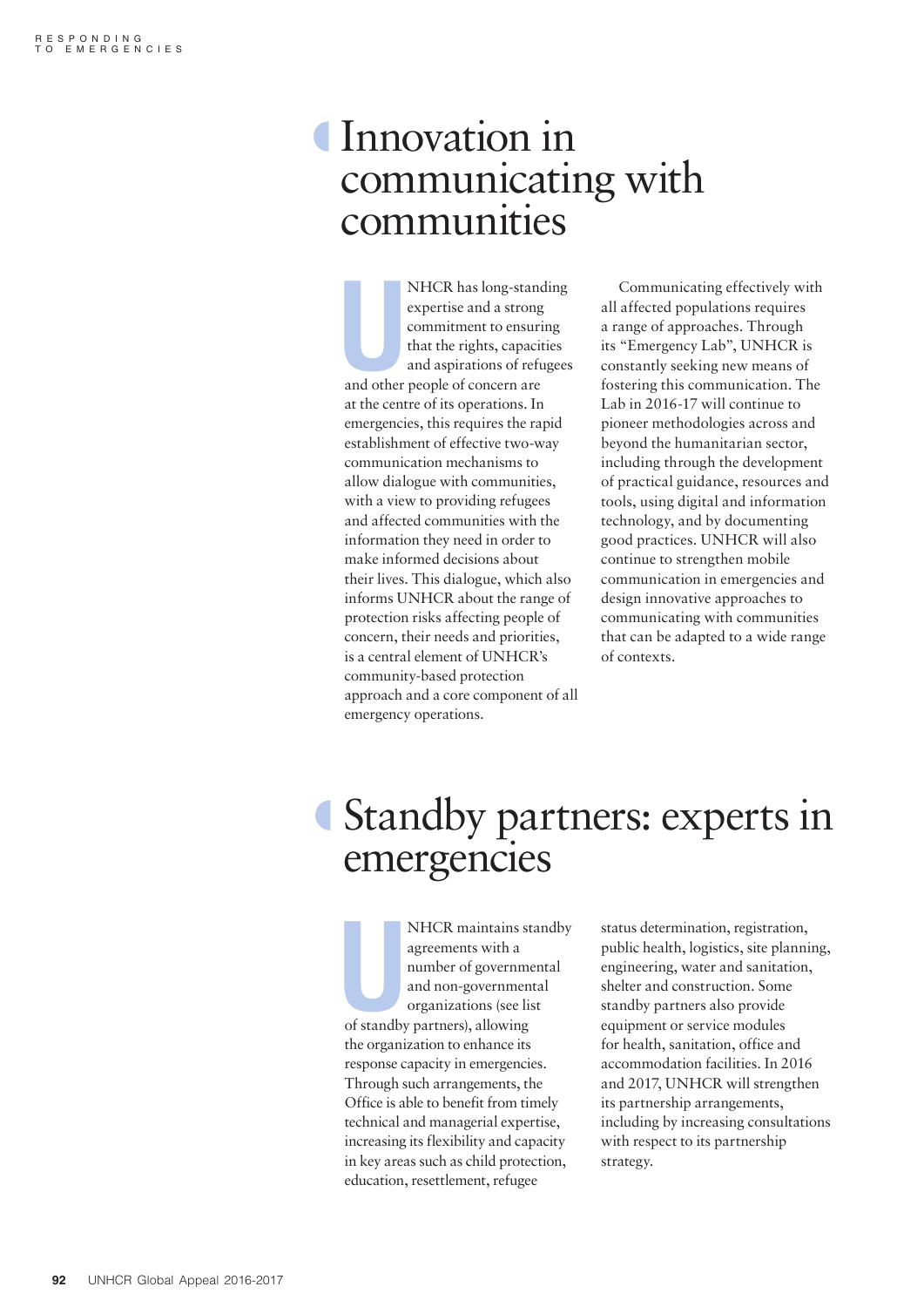## *UNHCR's standby partners*

Canada's Civilian Reserve (CANADEM)

Centers for Disease Control and Prevention, United States

Danish Refugee Council

Department for International Development, United Kingdom

Emergency.lu/Luxembourg Ministry of Foreign Affairs

German Federal Agency for Technical Relief

International Humanitarian Partnership

Irish Aid

Norwegian Directorate for Civil Protection Norwegian Refugee Council RedR Australia Save the Children Norway Swedish Civil Contingencies Agency Swiss Agency for Development and Cooperation/Swiss Humanitarian Aid Unit Veolia Environment Foundation White Helmets Commission, Argentina

#### **AREAS OF INTERVENTION KEY ACHIEVEMENTS TARGETED ANTICIPATED IN 2016**

### **Emergency response, security and supply**

| Capacities, skills and knowledge fostered and developed                                  |                                                                                                                                                                                                                                                                                                  |
|------------------------------------------------------------------------------------------|--------------------------------------------------------------------------------------------------------------------------------------------------------------------------------------------------------------------------------------------------------------------------------------------------|
| Enhance preparedness and<br>contingency planning                                         | • The three-year strategic preparedness plan of action will assist operations in countries where capacity is limited and<br>where the risk of an emergency situation arising is assessed to be high.                                                                                             |
|                                                                                          | • The preparedness package for refugee emergencies will be implemented and reviewed; it will be complemented by<br>the high alert list for emergency preparedness.                                                                                                                               |
|                                                                                          | Relief items will be pre-positioned where possible, integrating country preparedness planning into global supply<br>chain planning.                                                                                                                                                              |
| Provide thematic training for<br>emergencies                                             | • More than 160 staff will be trained for emergency deployment at 4 WEMs, including one in Africa.                                                                                                                                                                                               |
|                                                                                          | ■ Training sessions on managing information in emergencies will be conducted for over 50 staff.                                                                                                                                                                                                  |
|                                                                                          | ■ Senior staff will be trained through the Senior Emergency Learning Programme and/or a training programme on<br>preparedness and response for Representatives in countries at high risk of emergency.                                                                                           |
|                                                                                          | • Situational emergency training courses focusing on specific countries/regions will be conducted to enhance their<br>emergency response capacity.                                                                                                                                               |
| <b>Regional Centre for Emergency</b><br>Preparedness ("eCentre") in<br>Bangkok, Thailand | ■ Up to 14 workshops and training events will be conducted for UNHCR and partners on emergency preparedness,<br>with a focus on protection of and accountability to affected populations.                                                                                                        |
|                                                                                          | • Continuous support will be provided to the inter-agency Asia-Pacific Emergency Management Platform.                                                                                                                                                                                            |
| Update and develop new tools and<br>handbooks to support emergency<br>operations         | ■ The revised Emergency Handbook (fourth edition) will continue to be updated, and key entries will be translated<br>into French.                                                                                                                                                                |
|                                                                                          | • The Emergency Lab will test innovative approaches to providing assistance and protection to crisis affected<br>populations.                                                                                                                                                                    |
|                                                                                          | <b>Practical guidance and tools will be developed to communicate more effectively with, and be accountable to,</b><br>affected communities. Guidance containing best practices and lessons learned from emergencies will be issued.                                                              |
| Increase security awareness and<br>skills by UNHCR and partner staff                     | Field security advisors will provide tailored security training to staff and partners, particularly in high-risk<br>environments. A Security Management Learning Programme will be conducted in 2016, with more specific security<br>management exercises being undertaken in various locations. |
|                                                                                          | • UNHCR will further incorporate security training into the WEM, the security training for senior managers and<br>training conducted by the eCentre.                                                                                                                                             |
|                                                                                          | In addition to English, a selection of online security training courses will be made available in Arabic and French.                                                                                                                                                                             |
|                                                                                          |                                                                                                                                                                                                                                                                                                  |

 $\bullet\bullet\bullet$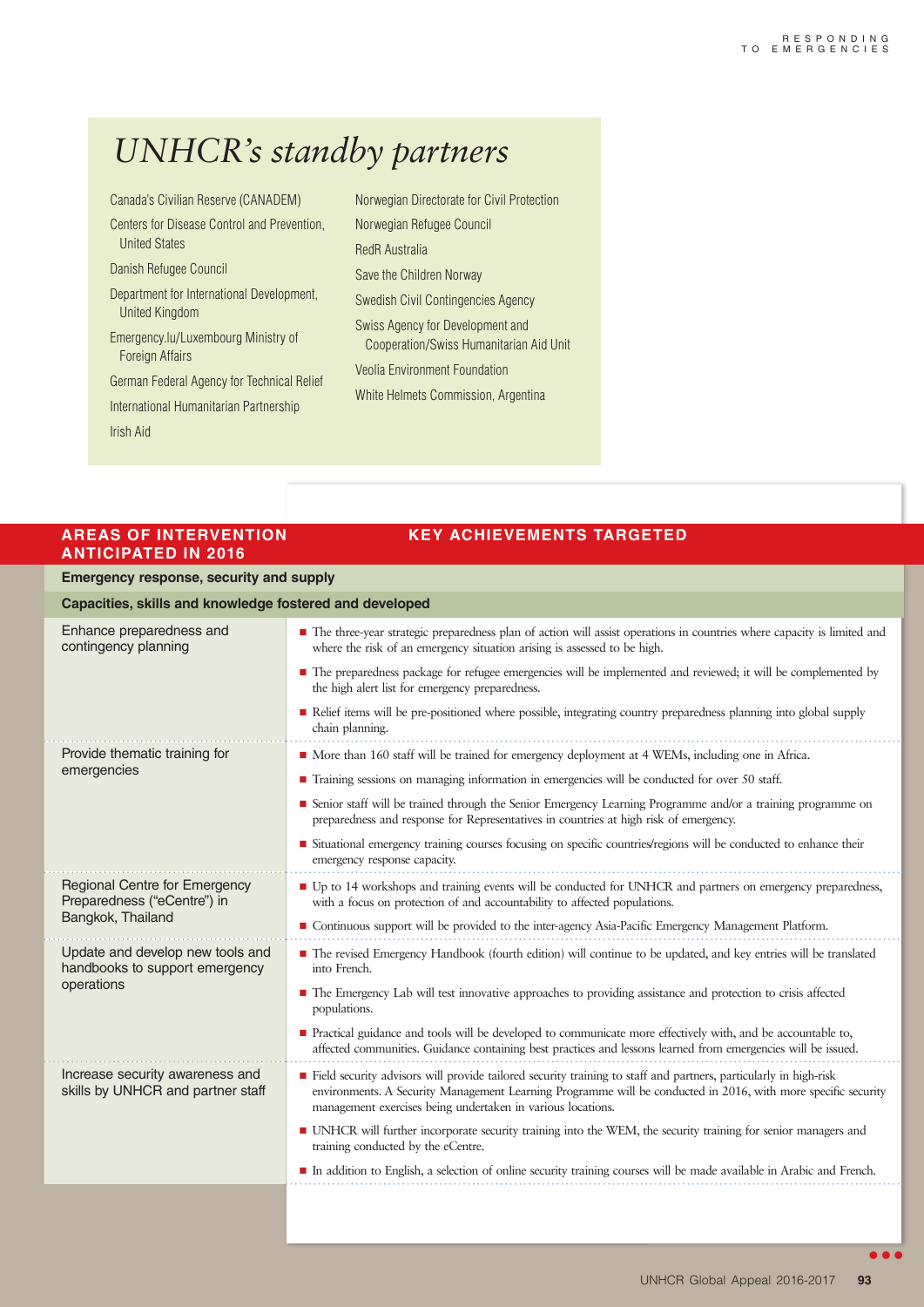| <b>AREAS OF INTERVENTION</b><br><b>ANTICIPATED IN 2016</b>                          | <b>KEY ACHIEVEMENTS TARGETED</b>                                                                                                                                                                                                                                                                                                                                                                    |
|-------------------------------------------------------------------------------------|-----------------------------------------------------------------------------------------------------------------------------------------------------------------------------------------------------------------------------------------------------------------------------------------------------------------------------------------------------------------------------------------------------|
| <b>Emergency response capacity and effectiveness reinforced</b>                     |                                                                                                                                                                                                                                                                                                                                                                                                     |
| Support emergencies through the<br>deployment of staff                              | ■ Standby partnerships and UNHCR's emergency response roster will be maintained and strengthened.                                                                                                                                                                                                                                                                                                   |
|                                                                                     | • UNHCR's standby team of 17 staff will be maintained under the leadership of senior emergency coordinators, for<br>deployment to level-2 and level-3 emergencies.                                                                                                                                                                                                                                  |
|                                                                                     | • Additional specialized internal rosters for functions such as human resources and supply will be developed.                                                                                                                                                                                                                                                                                       |
| Optimize delivery of core relief items<br>in emergencies                            | The capacity to dispatch core relief items to some 600,000 people of concern within 72 hours in multiple and<br>simultaneous emergencies will be maintained through the supply chain system.                                                                                                                                                                                                        |
| Global supply management optimized for efficient delivery                           |                                                                                                                                                                                                                                                                                                                                                                                                     |
| Global fleet management                                                             | ■ UNHCR's vehicle rental scheme will provide 800 new vehicles to various operations.                                                                                                                                                                                                                                                                                                                |
|                                                                                     | • A comprehensive fleet training and maintenance programme will be rolled out globally, targeting 5 country<br>operations in 2016.                                                                                                                                                                                                                                                                  |
| Enhance supply chain support to<br>emergencies and ongoing<br>operations            | • Global stockpiles of relief items will be moved closer to delivery points to increase capacity and cost-efficiency.                                                                                                                                                                                                                                                                               |
|                                                                                     | A new emergency supply unit will act as a 'one-stop-shop' for emergency supply support requests.                                                                                                                                                                                                                                                                                                    |
|                                                                                     | A supply chain learning programme will be launched in 2016 to improve supply chain management skills.                                                                                                                                                                                                                                                                                               |
|                                                                                     | Procurement capacity, including that of partners, will be strengthened through a combination of internal and<br>external training sessions.                                                                                                                                                                                                                                                         |
|                                                                                     | Emergency supply training will be provided to partners.                                                                                                                                                                                                                                                                                                                                             |
| Inter-agency and strategic partnerships strengthened                                |                                                                                                                                                                                                                                                                                                                                                                                                     |
| Inter-agency coordination                                                           | • UNHCR will continue to participate in the IASC Task Teams on preparedness resilience and principled<br>humanitarian action.                                                                                                                                                                                                                                                                       |
|                                                                                     | • UNHCR will continue to implement the Transformative Agenda and apply its Refugee Coordination Model and<br>the joint UNHCR-OCHA note in emergency settings.                                                                                                                                                                                                                                       |
|                                                                                     | • UNHCR will continue to actively engage in IASC emergency-related work and the Emergency Directors Group.                                                                                                                                                                                                                                                                                          |
| Strengthen partnerships for<br>emergency preparedness and<br>response               | • Consultations will be undertaken with international and national NGOs to develop an emergency partnership<br>strategy.                                                                                                                                                                                                                                                                            |
|                                                                                     | Refugee emergency response agreements with partners will be piloted in emergency situations where there are<br>critical gaps.                                                                                                                                                                                                                                                                       |
|                                                                                     | ■ 16 stand-by partnership agreements will be continued.                                                                                                                                                                                                                                                                                                                                             |
| <b>Policy development strengthened</b>                                              |                                                                                                                                                                                                                                                                                                                                                                                                     |
| Strengthen policy development for<br>supply chain management and<br>procurement     | ■ Up-to-date policies, guidance and standard operating procedures will be issued to better support field supply chain<br>operations.                                                                                                                                                                                                                                                                |
| Emergency policy framework                                                          | • The 2015 policy on emergency response activation, leadership and accountabilities will be implemented and<br>reviewed.                                                                                                                                                                                                                                                                            |
| Security policy                                                                     | In addition to the revision of the security management policy, security considerations will be incorporated into other<br>new policies and administrative instructions, particularly those of the United Nations Security Management System<br>(UNSMS).                                                                                                                                             |
| Security management reinforced as an organizational culture                         |                                                                                                                                                                                                                                                                                                                                                                                                     |
| Implement the Plan of Action to<br>Strengthen a Culture of Security<br>within UNHCR | • Operations will be continually assessed to ensure appropriate risk mitigation measures are in place.                                                                                                                                                                                                                                                                                              |
|                                                                                     | • UNHCR will continue to maintain a stockpile of security equipment that can be rapidly deployed to support high-<br>risk operations, including armoured vehicles, personal protective equipment, and shatter-resistant film. The<br>organization will deploy a structural engineer to provide technical security support to locations where there is a risk<br>of targeted attacks on UN premises. |
|                                                                                     | • UNHCR will maintain a security workforce which can be deployed to support operations in a timely manner;<br>security staff will have appropriate humanitarian awareness, in addition to professional security qualifications.                                                                                                                                                                     |
|                                                                                     |                                                                                                                                                                                                                                                                                                                                                                                                     |